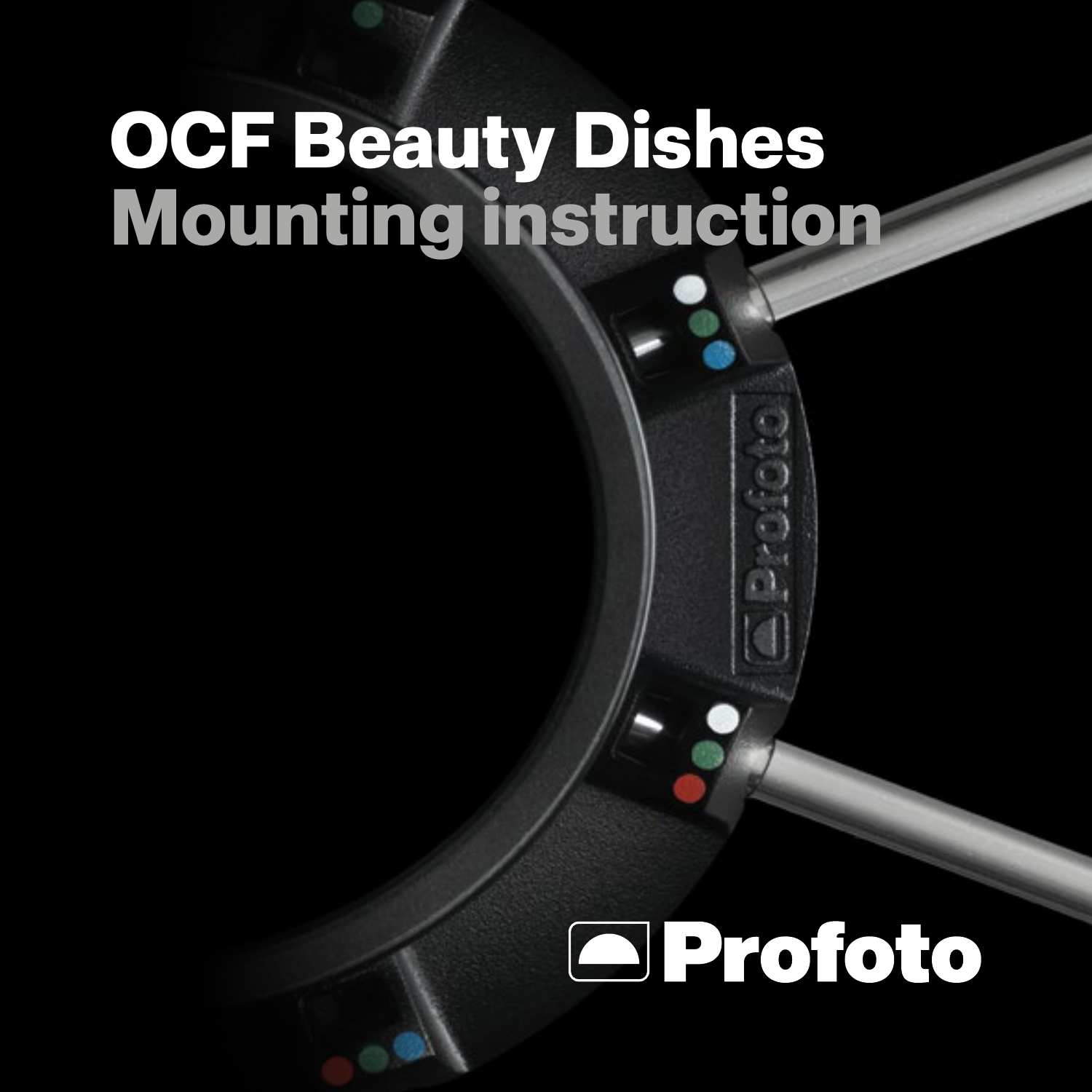# **About OCF Beauty Dishes**

The OCF Beauty Dish is a collapsible and more portable version of the classic Profoto Softlight Reflector.

It creates a creamy yet crisp light, often referred to as a "beauty light." When it comes to bringing out the beauty of your subjects, it is second to none.

Since it is tailor-made for on-location photography, the OCF Beauty Dish is compact, lightweight and easy to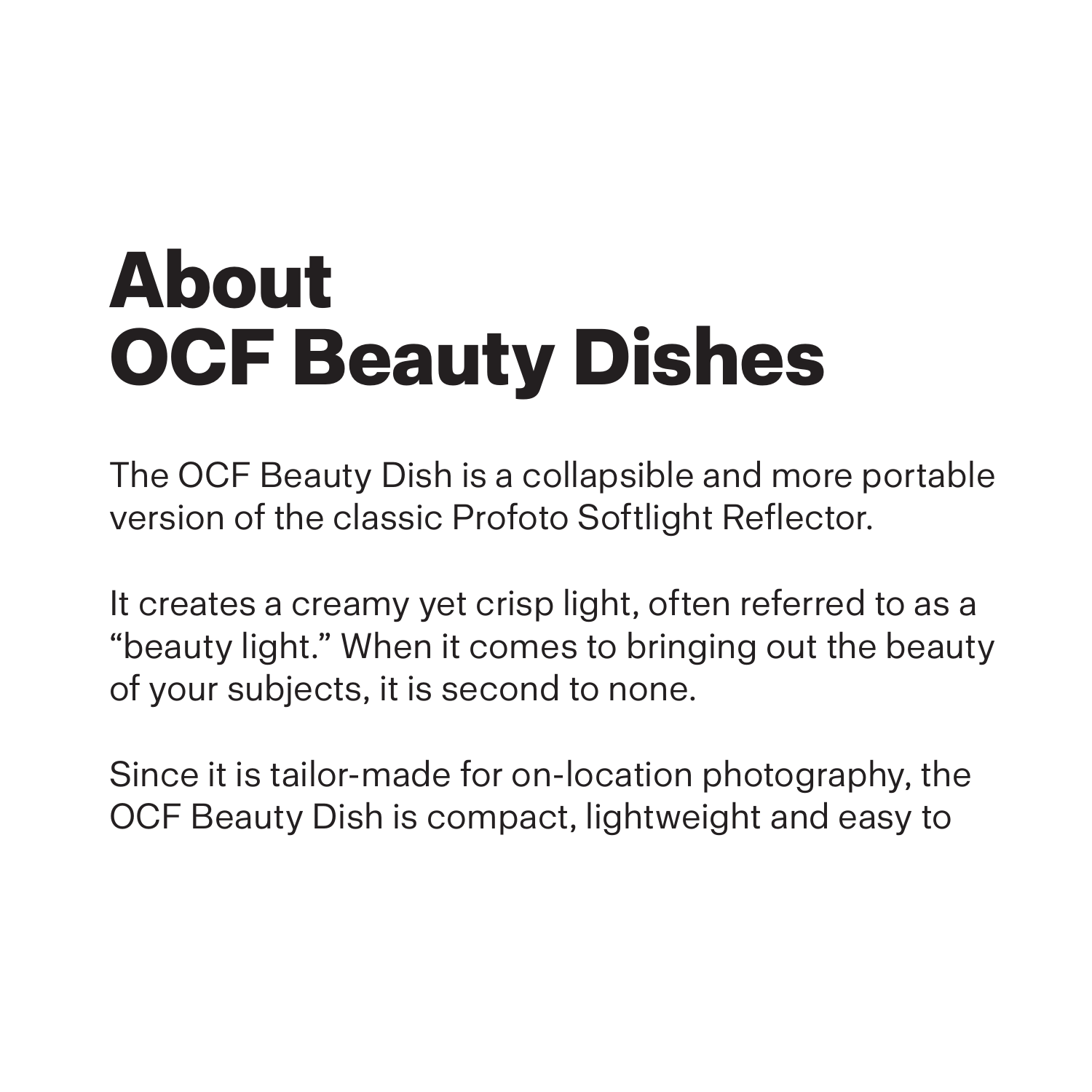use. High-quality fabrics and patent-pending design allows you to snap it onto the speedring without having to bend and fumble with the rods.

Learn how to mount your OCF Beauty Dish fast and easy and how to combine it with a diffuser and/or OCF Gels in this quick guide.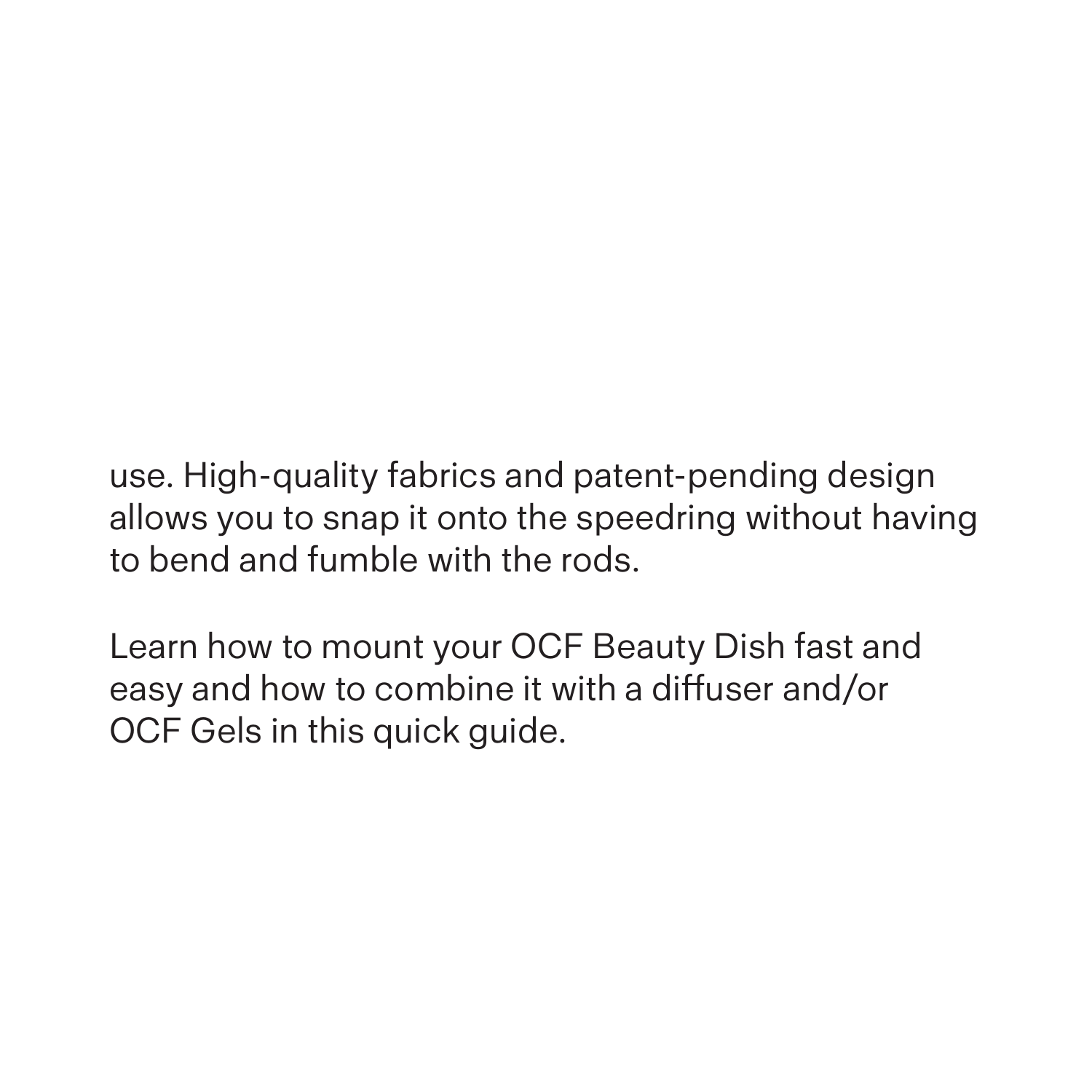

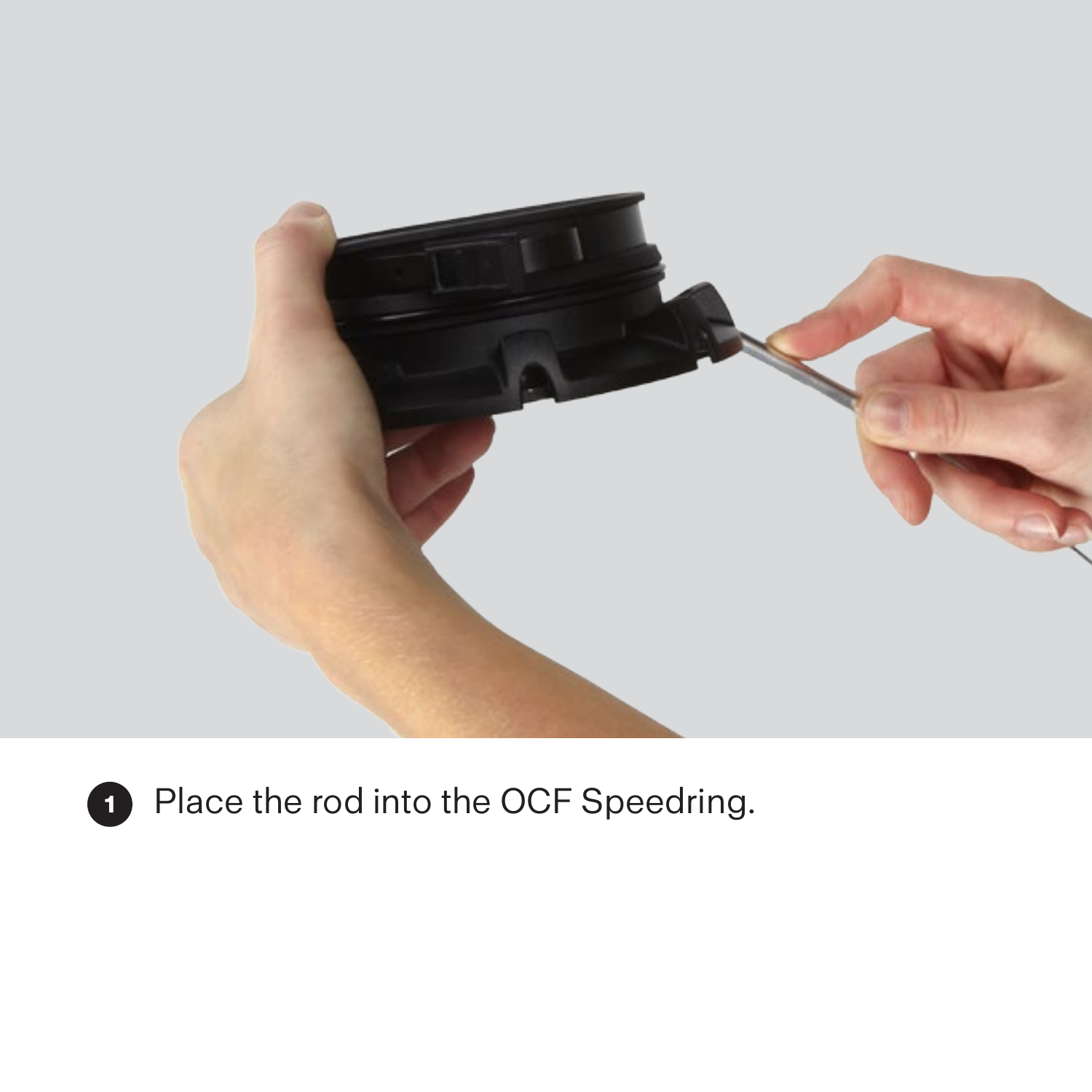

**23** Press the rod upwards until you hear a click, which means the rod is mounted fully into the OCF Speedring.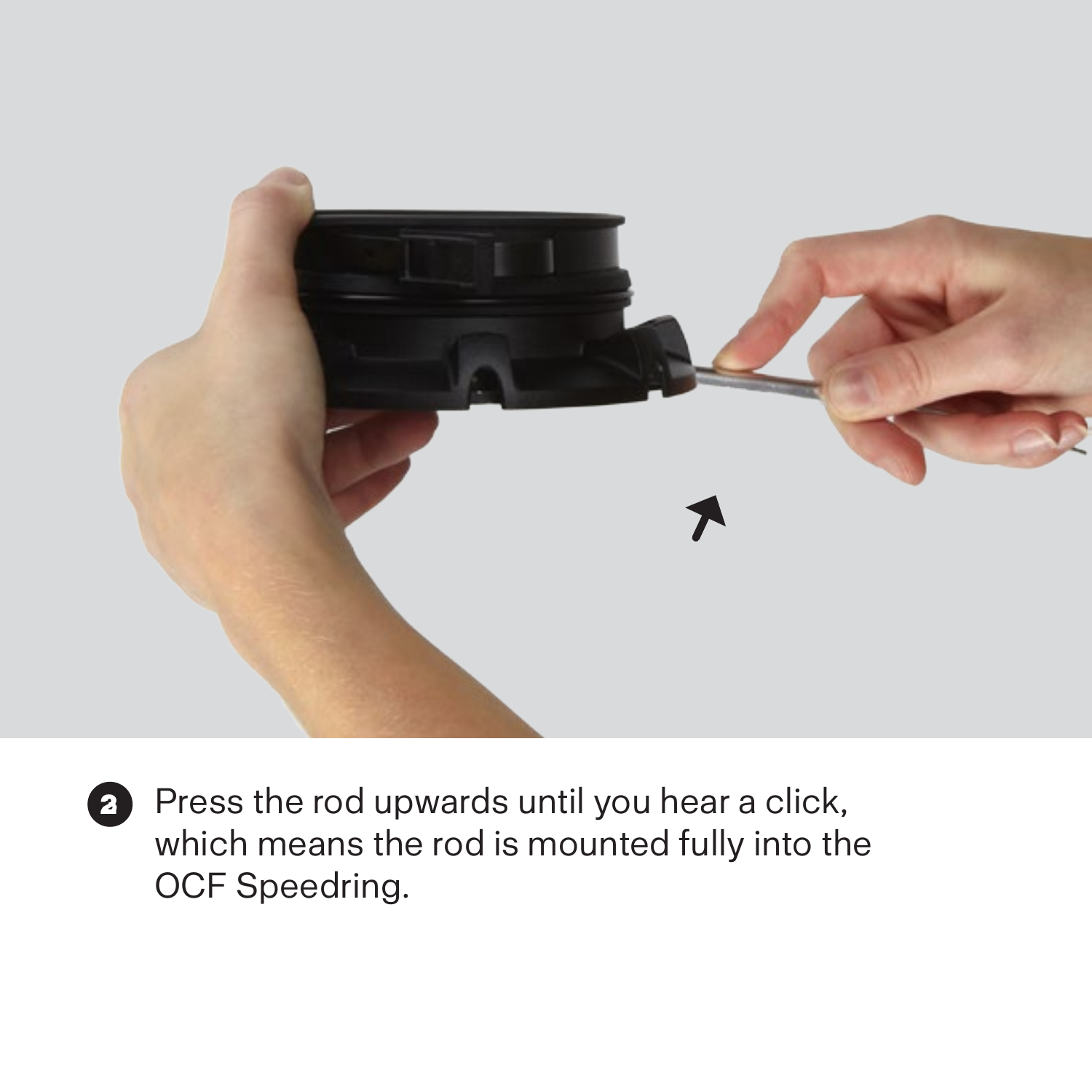

**<sup>3</sup>** First mount only two rods fully into the speedring (see step 1 and 2), thereafter work yourself around the speedring by mounting the other six rods one by one half way (45 degree angle) into the speedring. Lastly, press the six rods upwards one by one until you hear a click.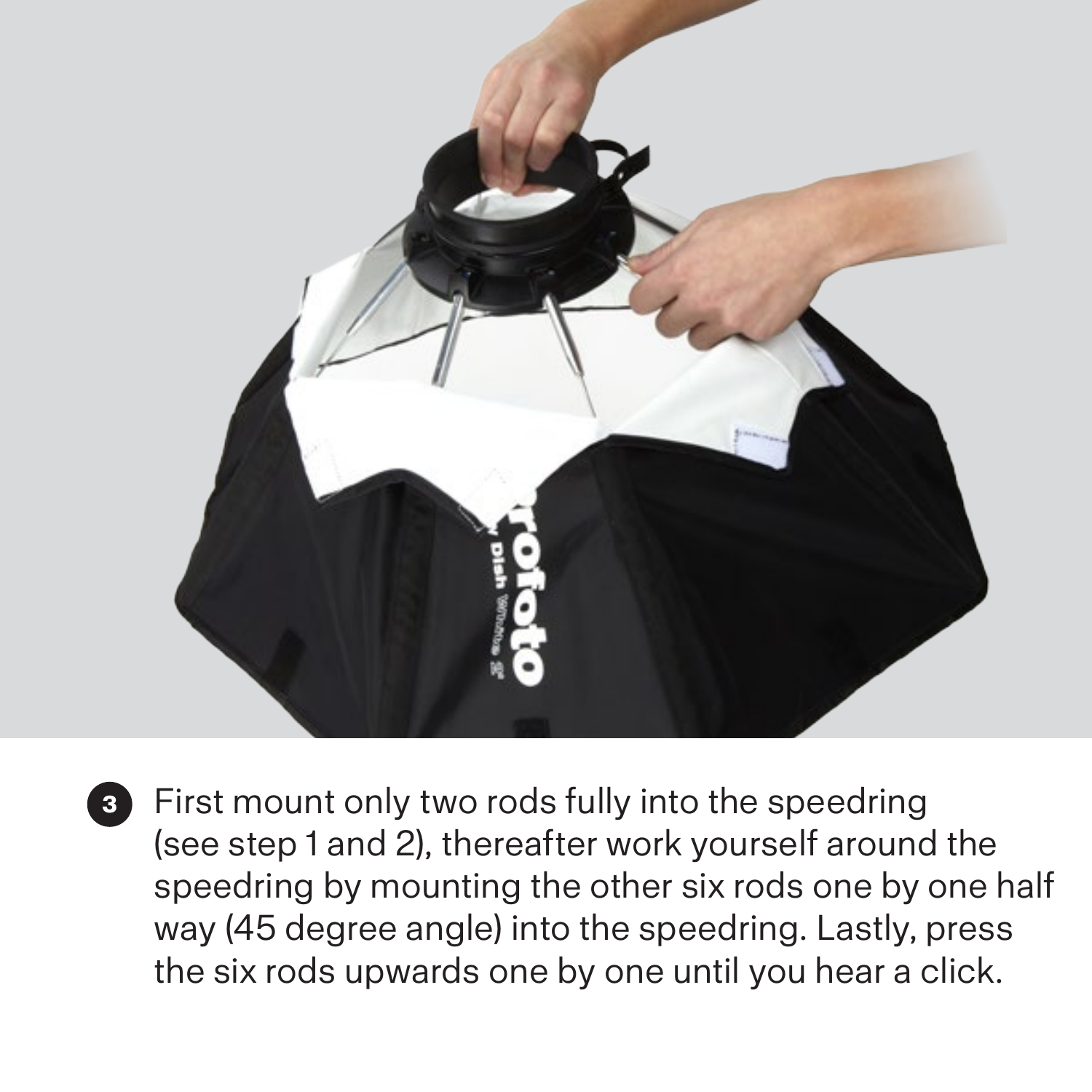



Now all the rods are mounted correctly.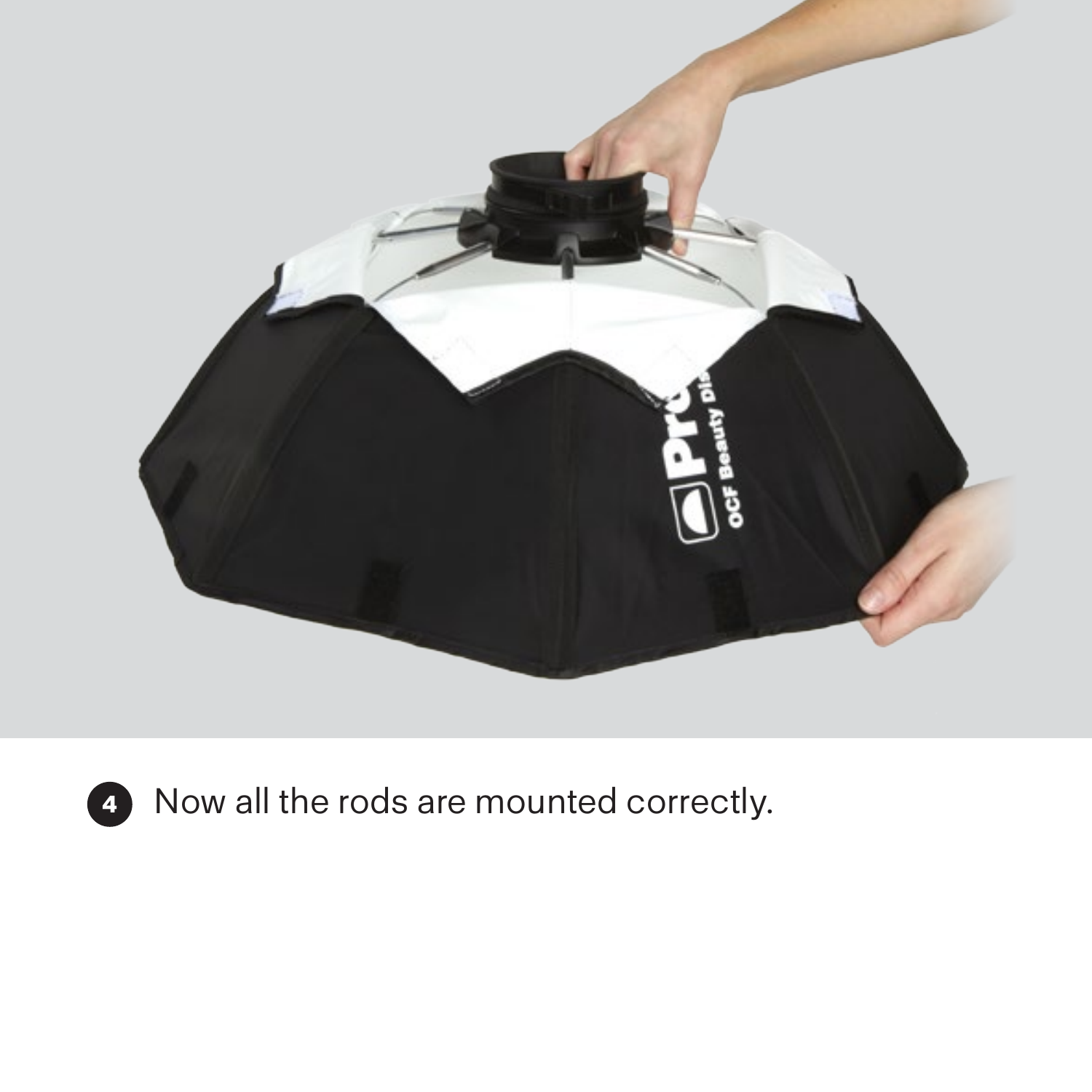

**<sup>5</sup>** Tighten the beauty dish fabric with the Velcro to prevent light from leaking out. Stretch tight.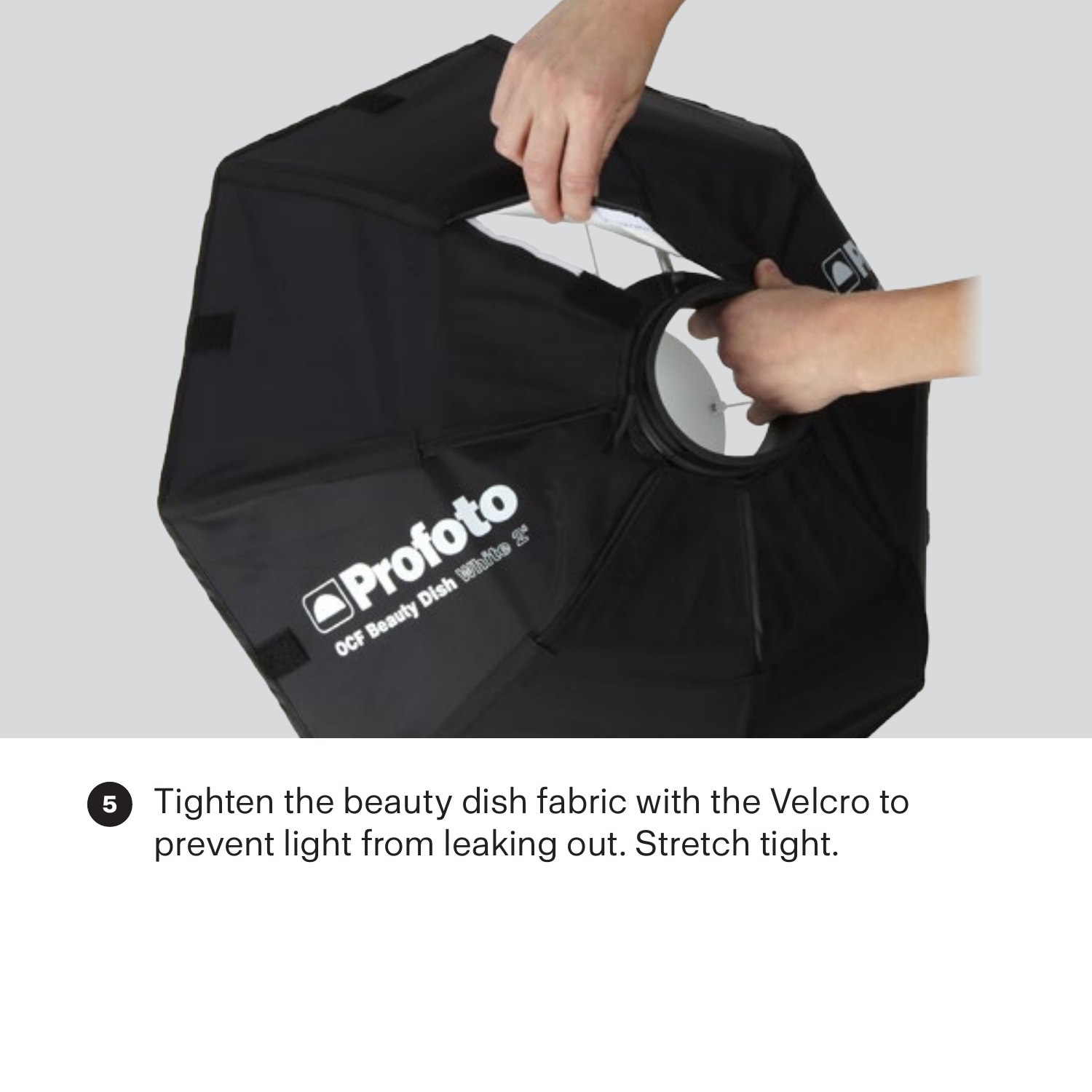

**<sup>6</sup>** Mount the deflector plate by snapping on the four hooks one by one.

The deflector plate can stay mounted when the beauty dish is collapsed.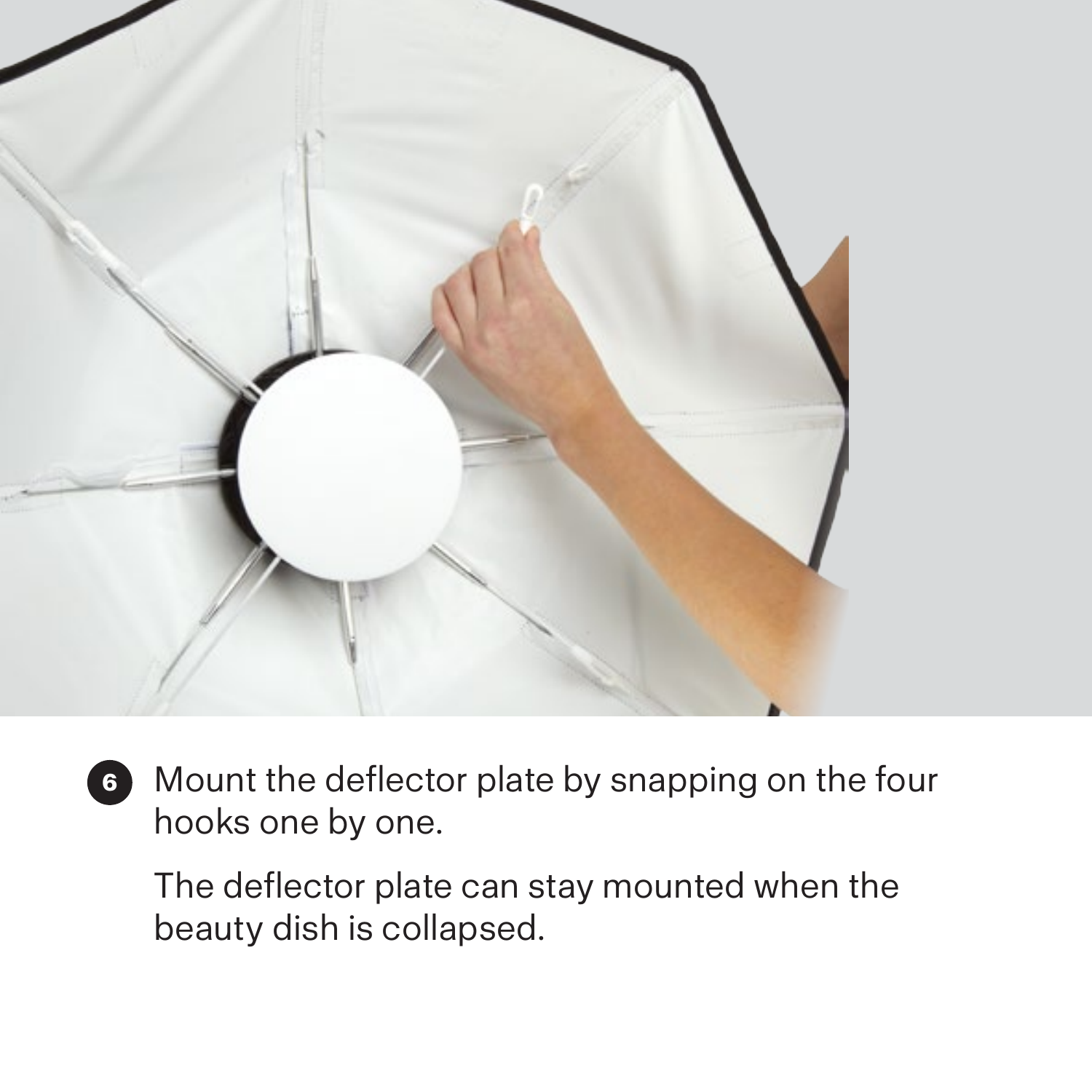

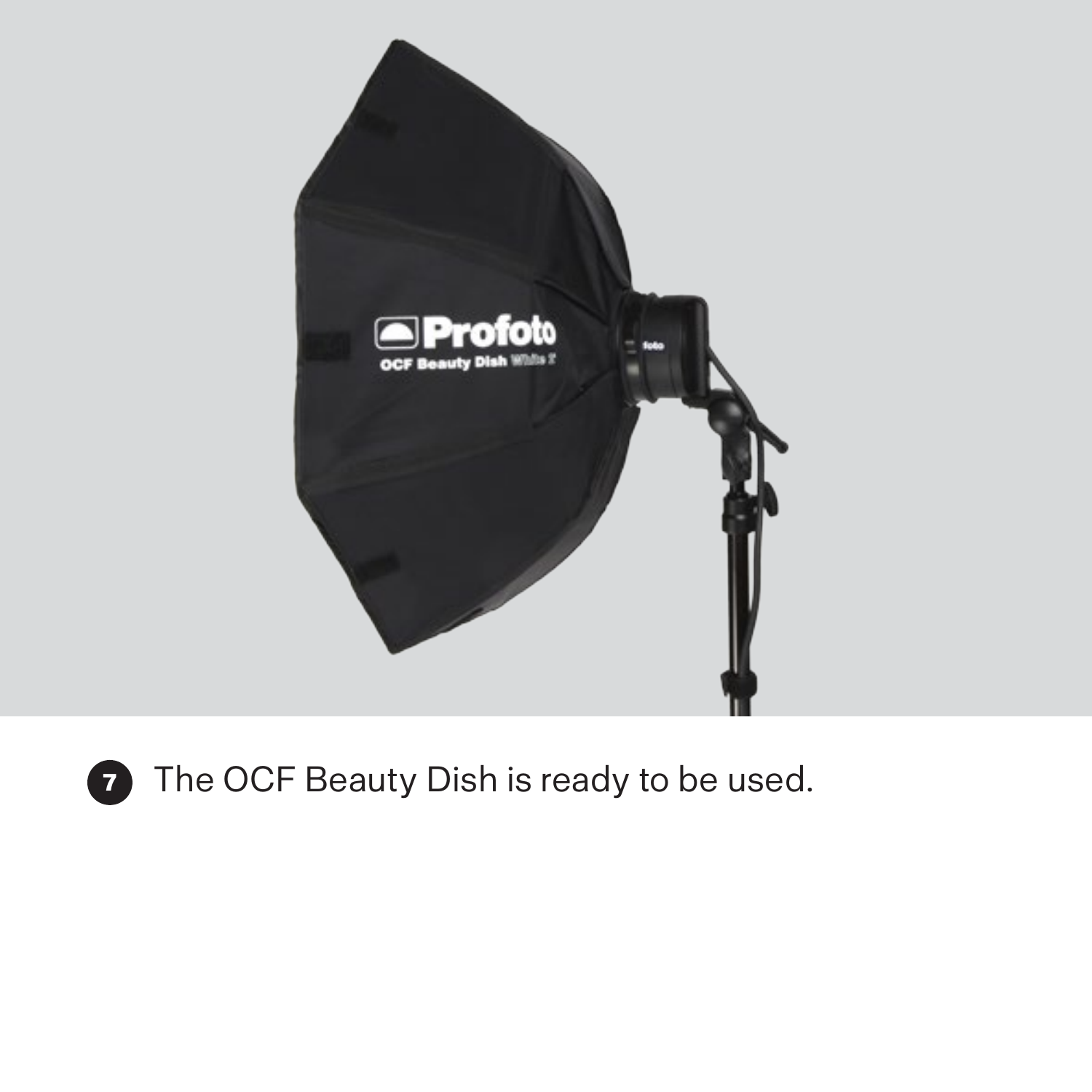### **How to combine the OCF Beauty Dish with a diffuser**



- Mount the diffuser on the OCF Beauty Dish by starting in one upper "corner". Then easily put it on the remaining corners. **1**
- Now the diffuser is mounted correctly on the OCF Beauty Dish. **2**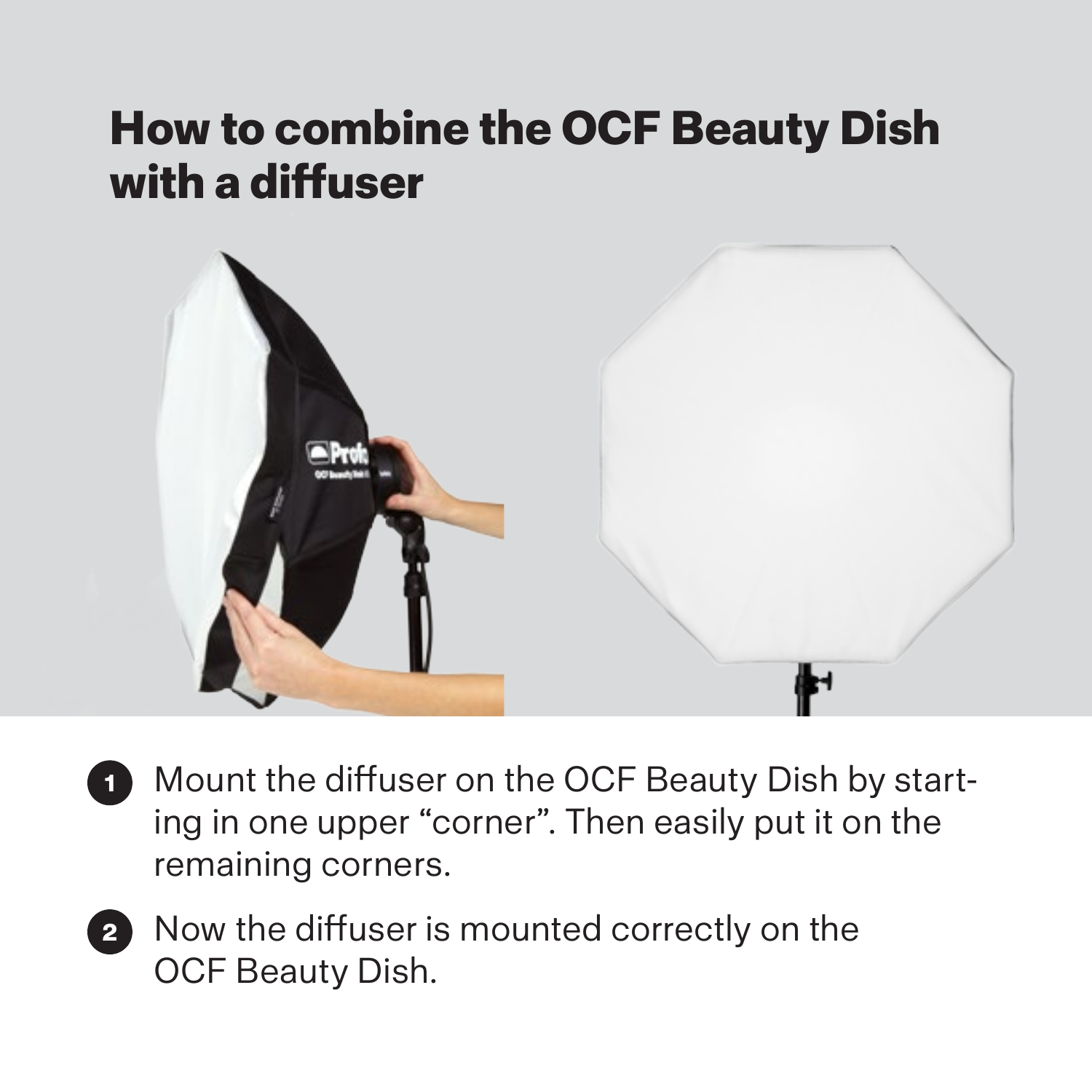#### **How to combine the OCF Beauty Dish with the OCF Gels**



- Mount the OCF Beauty Dish on your Off-Camera Flash, just as you would without the gel. **1**
- Then insert your prepared OCF Gel Kit and mount it on your Off-Camera Flash. **2**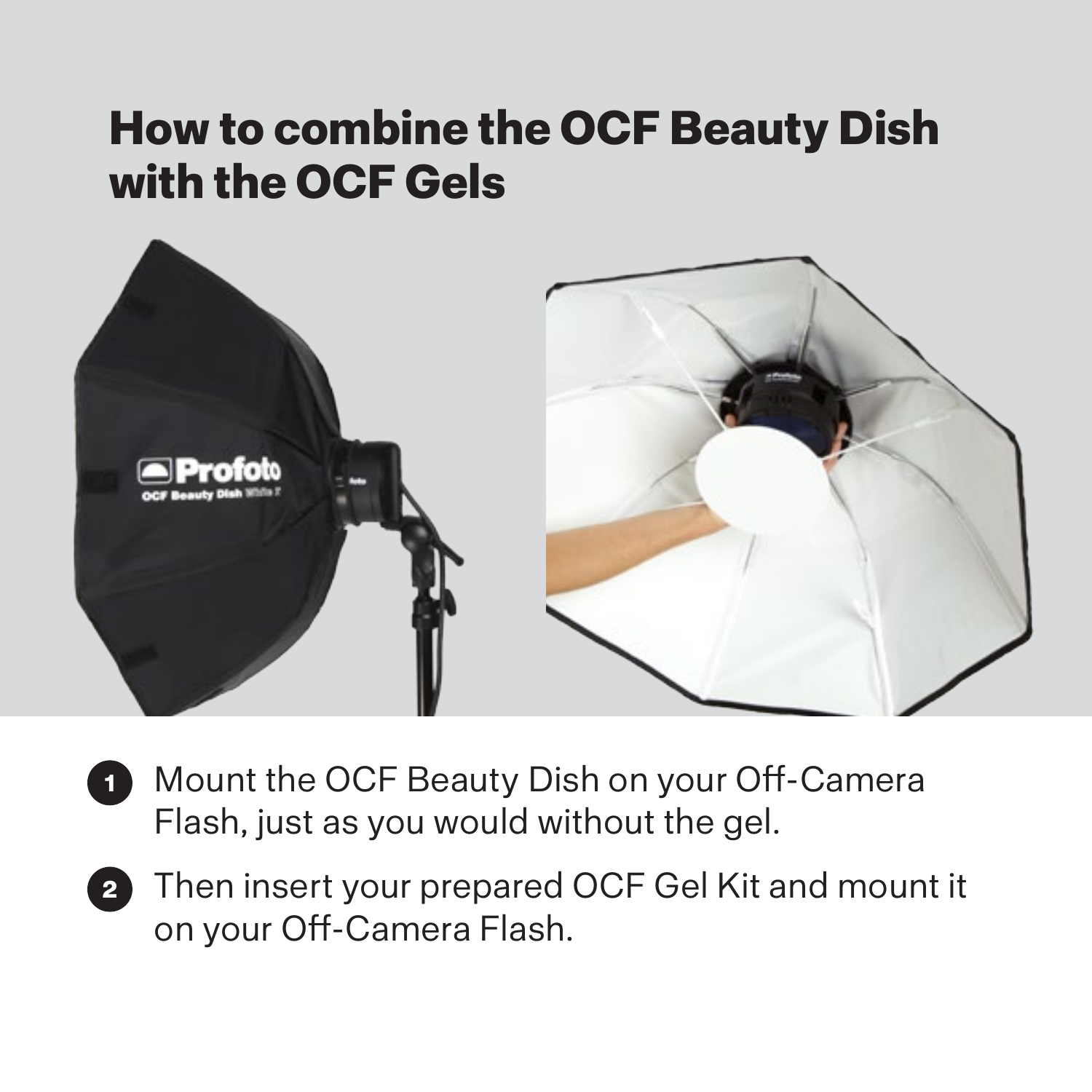Attention This product may only be used with Profoto Off-Camera flashes that has a LED modeling light.

Follow the instructions to avoid jamming your fingers